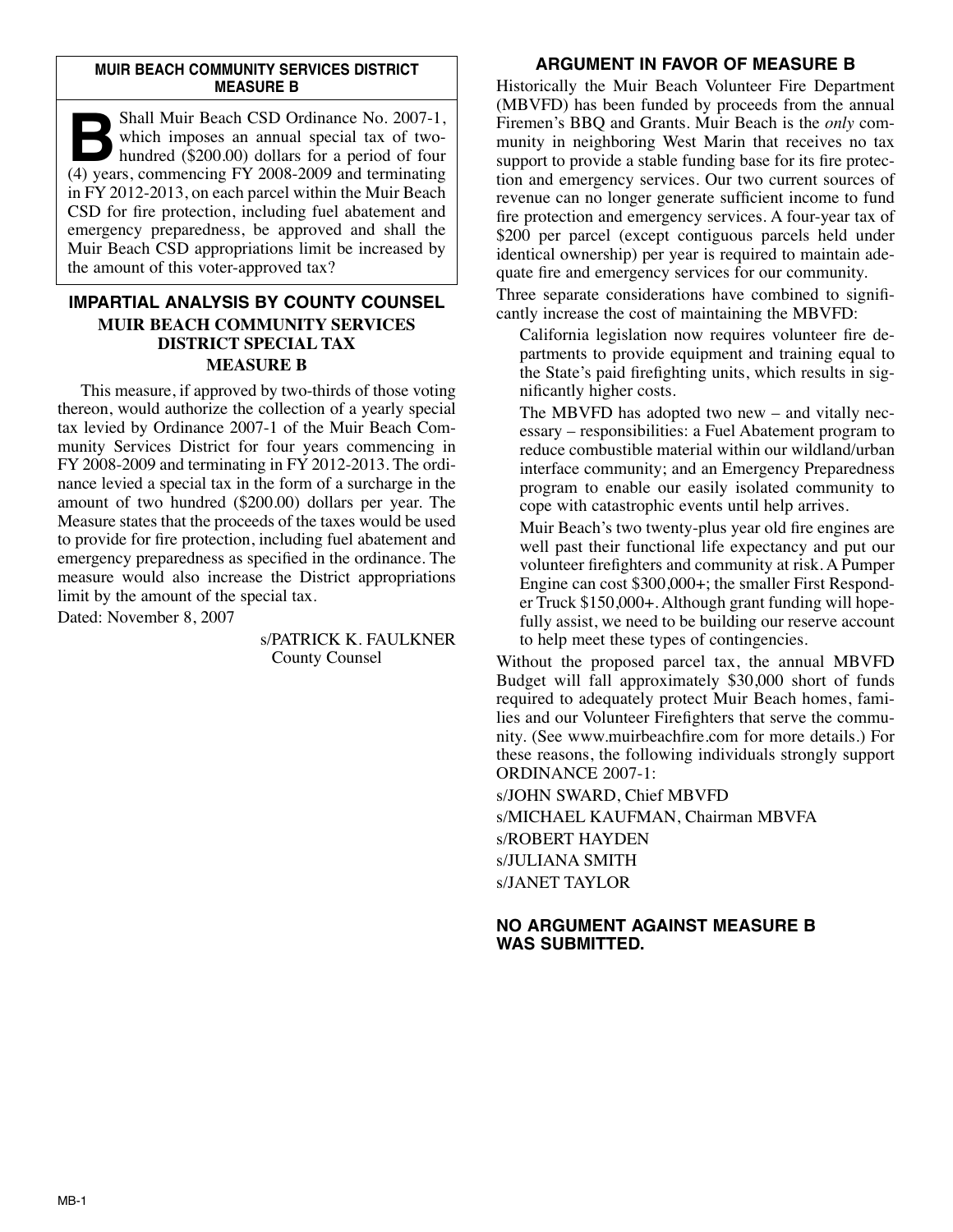## **FULL TEXT OF MEASURE B RESOLUTION No. 2007-4 RESOLUTION OF THE BOARD OF DIRECTORS OF THE MUIR BEACH COMMUNITY SERVICES DISTRICT: REPEALING RESOLUTION NO. 2007-03, PROPOSING A SPECIAL TAX FOR FIRE PROTECTION, INCLUDING FUEL ABATEMENT AND EMERGENCY PREPAREDNESS, ESTAB-LISHING A DATE FOR ELECTION, ADOPTING INTENDED BALLOT LANGUAGE, ORDERING THE CONSOLIDATION OF SAID ELECTION, REQUESTING ELECTION SERVICE BY THE MARIN COUNTY CLERK, PROPOSING AN ORDINANCE FOR SAID AMENDMENT, ADOPT-ING A METHOD FOR NOTICING SAID ORDINANCE AND DIRECTING THAT THE NOTICE BE POSTED, PUBLISHED AND MAILED**.

The Board of Directors of the Muir Beach Community Services District does hereby resolve as follows:

**WHEREAS,** this Board is the governing Board of the Muir Beach Community Services District; and

**WHEREAS,** at a regularly scheduled meeting of the Muir Beach Community Services District on May 23, 2007 this Board adopted Resolution No. 2007-3 proposing a special tax for fire protection, including fuel abatement and emergency preparedness, establishing a date for election, adopting intended ballot language, ordering the consolidation of said election, requesting election service by the Marin County Clerk, proposing an ordinance for said amendment, adopting a method for noticing said ordinance and directing that the notice be posted, published and mailed; and

**WHEREAS,** said Resolution referenced an election date of November 6, 2007 for the election on the proposed special tax; and

**WHEREAS,** this Board now wishes to hold an election for the proposed special tax on February 5, 2008 instead of November 6, 2007; and

**WHEREAS,** the Muir Beach Community Services District Board has the authority to levy a special tax; and

**WHEREAS,** the Muir Beach Community Services District Board believes that a special tax is required to provide a stable, financial foundation for operations and capital equipment acquisition for fire protection, including fuel abatement and emergency preparedness;

**WHEREAS,** it is the intention of this Board that an Ordinance imposing the special tax should be submitted to the voters of the Muir Beach Community Services District; and

**WHEREAS,** this Board gave notice of said ordinance and said Ordinance was adopted by the Board after notice and public hearing on June 27, 2007.

**NOW, THEREFORE, BE IT RESOLVED** that Muir Beach Community Services District Resolution No. 2007-3 is hereby repealed.

**1. IT IS FURTHER RESOLVED** that this Board hereby proposes an Ordinance to impose a special tax for operations and capital equipment acquisitions for fire protection, including fuel abatement and emergency preparedness, of two hundred (\$200.00) dollars per year on each parcel within the Muir Beach Community Services District. Such special tax would commence immediately upon voter approval.

**2. IT IS FURTHER RESOLVED** that this Board hereby calls an election to be held on February 5, 2008 at which election the issue to be presented to the voters of the Muir Beach Community Services District is as follows:

**"ADOPTION OF ORDINANCE NO. 2007-1 TO IMPOSE A SPECIAL TAX FOR FIRE PROTEC-TION, INCLUDING FUEL ABATEMENT AND EMERGENCY PREPAREDNESS, IN THE MUIR BEACH COMMUNITY SERVICES DISTRICT Shall Muir Beach CSD Ordinance No. 2007-1, which imposes an annual special tax of two-hundred (\$200.00) dollars for a period of four (4) years, commencing FY 2008-2009 and terminating in FY 2012-2013, on each parcel within the Muir Beach CSD for fire protection, including fuel abatement and emergency preparedness, be approved and shall the Muir Beach CSD appropriations limit be increased by the amount of this voter-approved tax?"**

**3. IT IS FURTHER RESOLVED** that a "parcel" shall be defined as any parcel of land, developed or undeveloped, wholly or partially located within the District, for which the County Assessor of Marin County has assigned an assessor's identification number, provided, however, that any such parcels which are contiguous, used solely for owner-occupied single family residential purposes and held under identical ownership, may, upon approval of an application of the owners thereof to this Board, be treated as a single parcel for purposes of this special tax.

**4. IT IS FURTHER RESOLVED** that any owner age sixty-five (65) years and over of a parcel used solely for owner-occupied single family residential purposes and whose household income is Eighty Percent (80%) and below median household income for Marin County residents (based on U.S. Census Bureau Data), may obtain an exemption from the special tax upon submission of an application and a declaration under penalty of perjury by such owner to the Muir Beach Community Services District that they qualify for the exemption.

**5. IT IS FURTHER RESOLVED** that this Board hereby orders that said election shall be consolidated with the General Election scheduled on February 5, 2008; and

**6. IT IS FURTHER RESOLVED** that this Board hereby authorizes and directs the County Clerk to provide all necessary election services and canvas the results of said election; and

**7. IT IS FURTHER RESOLVED** that rebuttal shall be received to ballot arguments made by this Board on behalf of said Ordinance No. 2007-1; and

**8. IT IS FURTHER RESOLVED** that a public hearing on the Ordinance No. 2007-1 was held on Wednesday, June 27, 2007 at 7:00 o'clock PM in the Muir Beach Community Center, located at 19 Seacape Drive, Muir Beach, CA 94965; and